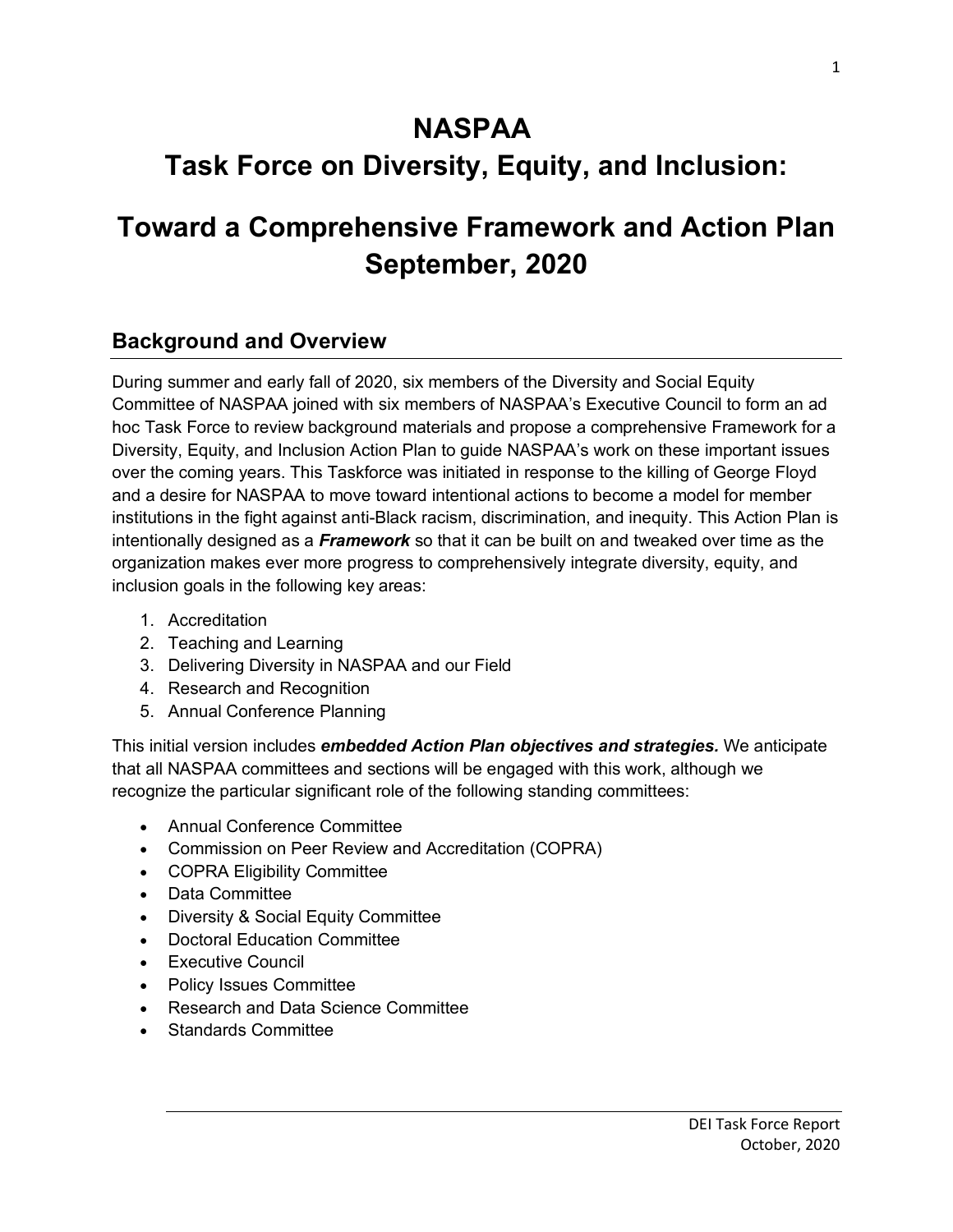The Task Force recommends the Executive Council ensures annual review of progress and related updates to NASPAA members as progress is made toward an ever more diverse, inclusive, and equitable membership-serving organization.

#### **Task Force members:**

- Brandi Blessett, co-chair, University of Cincinnati
- Laura Bloomberg, co-chair, University of Minnesota
- David Abrahams, Bowie State University
- RaJade M. Berry-James, North Carolina State University
- Rachel Emas, Rutgers University-Newark
- Tia Sherèe Gaynor, University of Cincinnati
- Sherry Glied, New York University
- Don Kettl, University of Texas at Austin
- Christopher Koliba, University of Vermont
- Jamie Levine Daniel, Indiana University-Purdue University Indianapolis
- Sean McCandless, University of Illinois Springfield
- Kenneth Meier, American University
- Anthony Starke, University of Colorado, Denver

#### **Organizational Mission and Guiding Principles**

The Task Force was guided by the mission of NASPAA and this public statement of commitment issued by the organization in summer, 2020:

NASPAA's twofold mission is to ensure excellence in education and training for public service and to promote the ideal of public service.

As a global standard in public service education, NASPAA has publicly committed to do all in our power to:

- 1. Dismantle systemic racism and discrimination
- 2. Advance policy solutions to address police brutality and structural violence against black people
- 3. Provide transformative and inclusive education
- 4. Address our own inequities and hold ourselves accountable
- 5. Uplift individuals and communities of color
- 6. Advocate for social justice
- 7. Build a new, inclusive civic square consistent with our public service values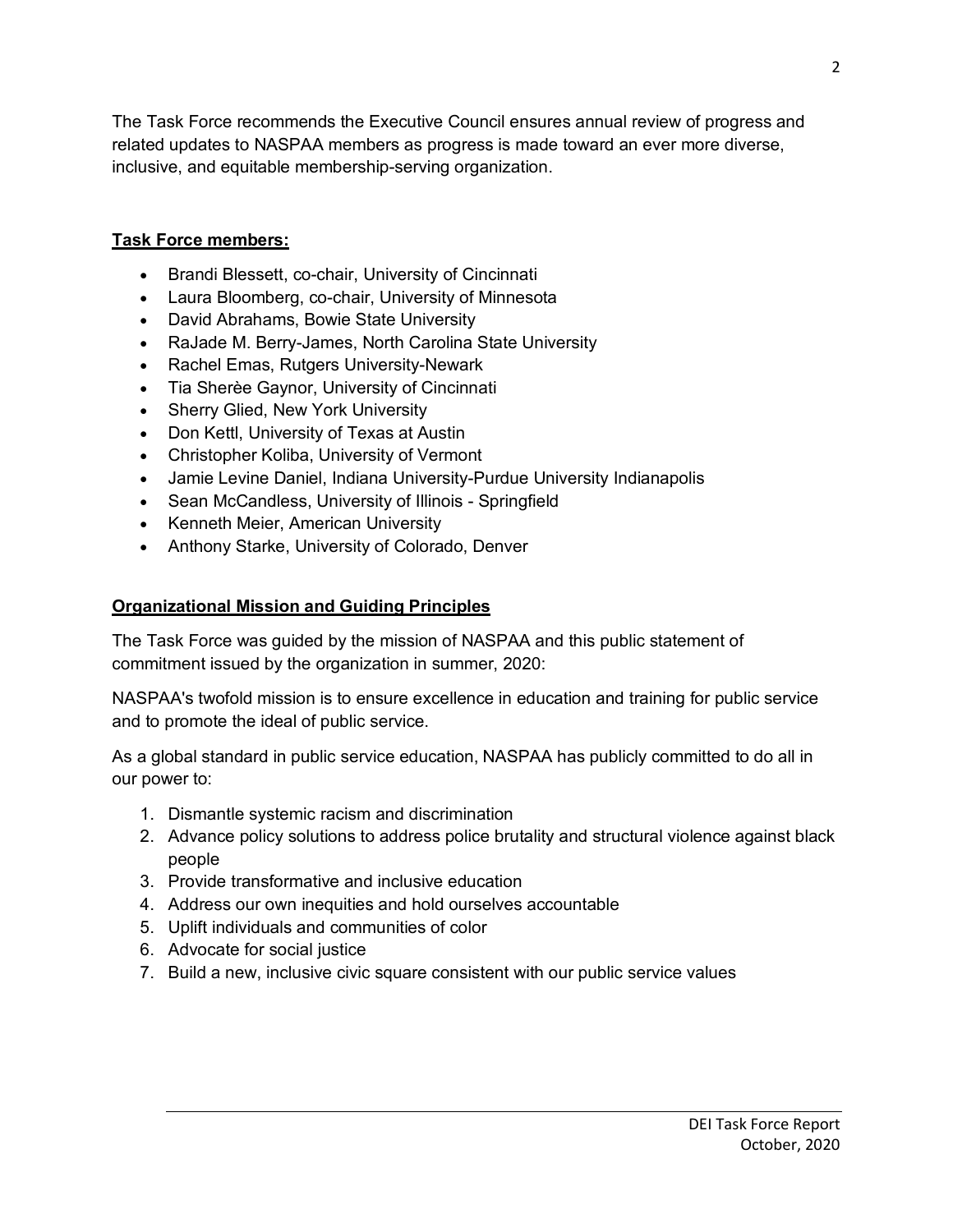#### **Definition of Terms**

As a starting point for this work, the Task Force advanced recommendations based on the following key definitions:

**Diversity:** Within NASPAA, an organization with a global focus and membership, the concept of diversity is reflective of people with identities that have been systematically oppressed in their own national context, underrepresented in higher education broadly, and/or marginalized in the fields of public service. While anti-Black racism, systemic oppression of indigenous people, and white supremacy are global issues, we also recognize that specific definitions of diversity may vary by country and among NASPAA Schools.

At NASPAA, we particularly identify diversity as the "representation of differences relating to social identity categories including, but not limited to, race, ethnicity, gender, gender identity, socioeconomic class, nationality, religion, sexual orientation, disability, age, and socioeconomic background" (NASPAA Standards, 2019)<sup>1</sup>, and those at the intersections.

• Given the statement of principles (listed above) our collective expectation should be that this framing of diversity is illustrated by NASPAA's staff, actions, programs and initiatives, and throughout its leadership and committee structures.

**Equity**: In using this term, NASPAA seeks to establish systems and practices that are fair and just, based on a recognition of individual differences and sociopolitical contexts that disproportionately advantage or disadvantage some groups of people more than others.

Equity is reflected in fair treatment, access, opportunity, and advancement for all people, while at the same time striving to identify and eliminate barriers that have prevented the full participation of some groups. Improving equity involves increasing justice and fairness within the procedures and processes of institutions or systems, as well as in their distribution of resources.

**Inclusion**: In using this term, NASPAA seeks to create an environment where all NASPAA affiliated stakeholders have an opportunity to contribute and participate, and where all individuals are invited and welcome. Within NASPAA, we intentionally include multiple and potentially divergent perspectives into a shared community of inquiry and engagement.

 $\overline{1}$ <sup>1</sup>Commission on Peer Review (COPRA). (2019). NASPAA Standards: Accreditation Standards for Master's degree programs. Retrieved from https://www.naspaa.org/sites/default/files/docs/2019- 10/NASPAA%20Accreditation%20Standards%20-%202019%20FINAL%20DRAFT%20no%20rationale.pdf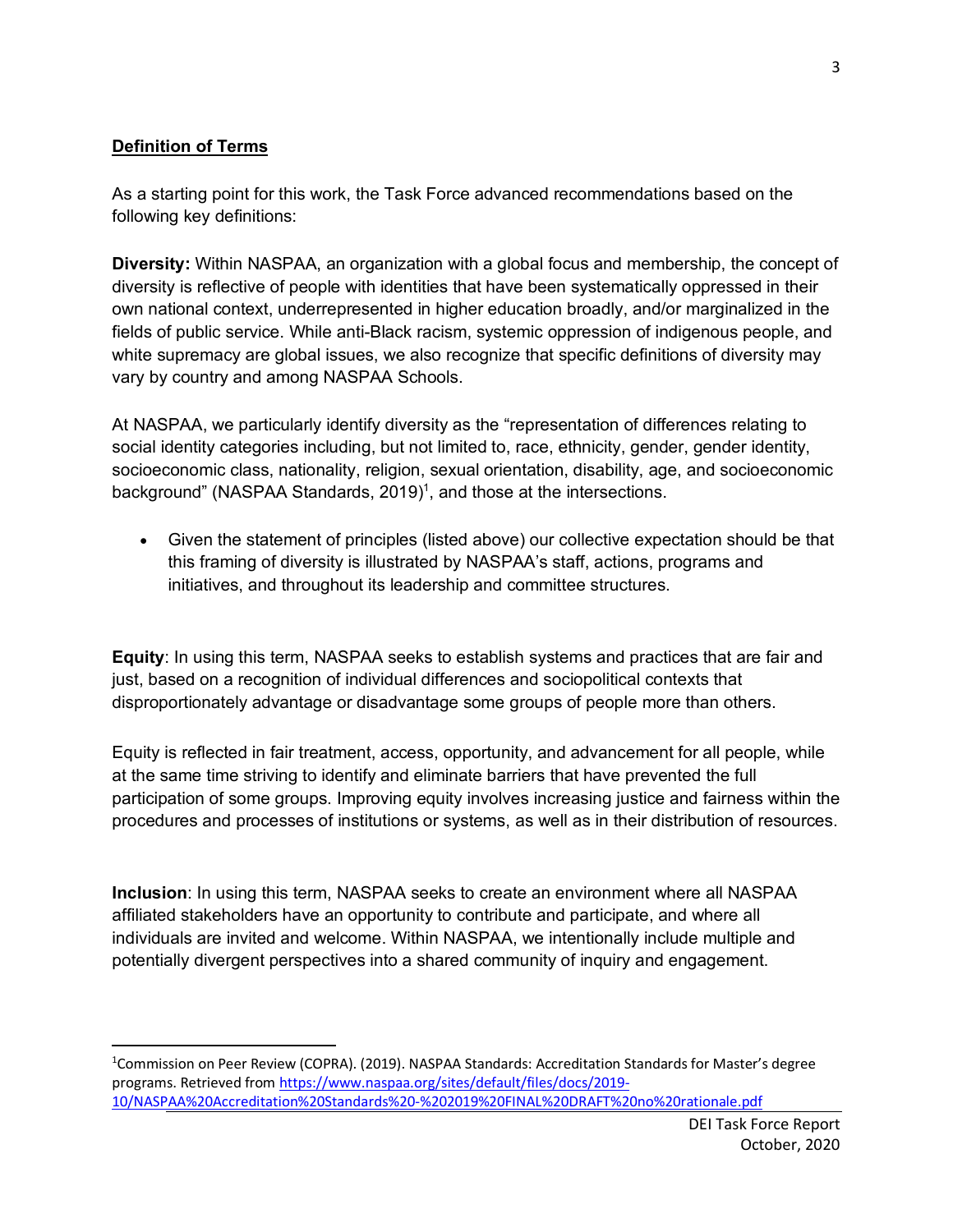Inclusion is the act of creating environments in which any individual or group can be and feel welcomed, respected, supported, and valued in order to fully participate. Inclusion creates conditions that support a sense of belonging across multiple identities and communities. An inclusive and welcoming climate embraces differences and offers respect in words and actions for all people.

**Cultural Competence:** In using this term, NASPAA seeks to ensure that all NASPAA affiliated stakeholders have the knowledge, skills, and abilities to engage with and deliver services to all groups throughout society.

"The pursuit of cultural competency represents a window of opportunity to expand traditional knowledge, skills, and abilities (KSAs) into more effective KSAs that promote a public sector workforce who possesses the knowledge, skills, abilities, awareness, and attitudes to eliminate the existing gap or divide that exists between cultural and social groups." (RM Berry-James,  $2012)^2$ .

# **Executive Recommendations and Priority Actions**

While the remaining sections of this report outline a broad array of both strategic and tactical actions recommended for the short, medium, and long term, the Task Force has identified 3 cross cutting priority areas for the Executive Council to consider first. These priorities are grounded in the Mission and Guiding Principles of the organization to specifically "*provide transformative and inclusive education*," "*address our own inequities and hold ourselves accountable,*" and "*build a new, inclusive civic square consistent with our public service values*."

### **1) Training**

- a) Short-term actions
	- i) Develop and provide Senior Executive Training (concurrent with the Accreditation Institute) that includes focus on
		- (1) Equity
		- (2) Inclusion
		- (3) Cultural competence
		- (4) Dismantling institutional racism
	- ii) Expand Site Visitor Training to ensure inclusion of key DEI principles, practices and priorities
		- (1) Host trainings at local conferences to increase diverse representation

 <sup>2</sup> Berry-James, R.M. (2012). Cultural Competency in Health Care: Standards, Practices and Measures. In *Cultural Competency for Public Administrators (pp. 181-196).* Eds. Kristen Norman-Major & Susan T. Gooden. New York, NY: M.E. Sharpe.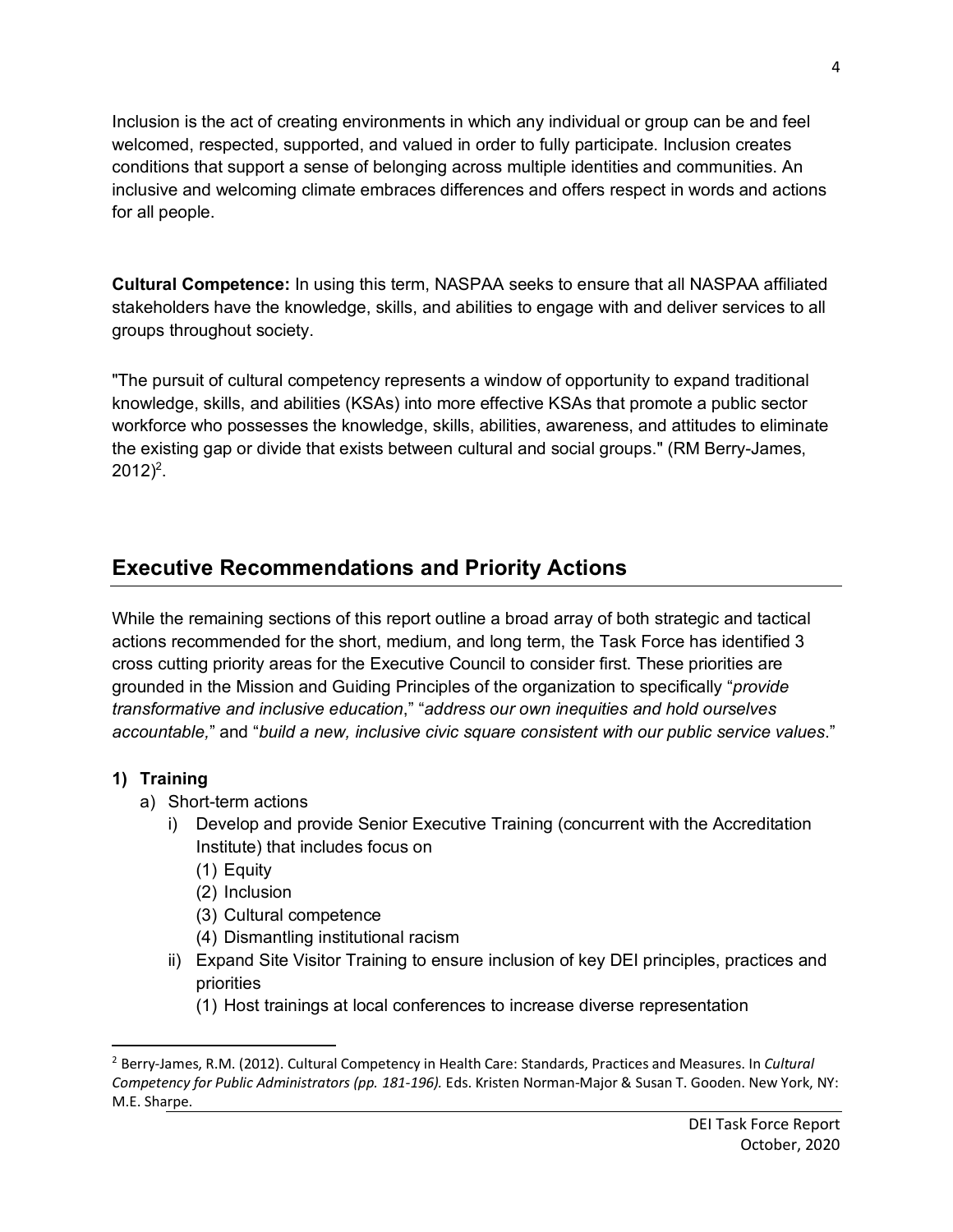- b) Medium-term actions
	- i) Develop a training video for NASPAA website that honors both similarities and distinctions between global and US-based dimensions of diversity.
	- ii) Develop a virtual Cultural Competence Certificate for NASPAA members.
		- (1) Partner with member schools to allow participants to transfer credits into accredited programs.
	- iii) Develop DEI training, webinars, video briefs, and other materials for instructors, administrators, staff, and leaders on integrating DEI into program curricula.
		- (1) Expand *Institute for Innovative Teaching and Learning for Public Service*'s DEI focus.
		- (2) Create a DEI Conference track to help all programs discuss strategy, commitment, diversity, inclusivity, and engagement.

## **2) Support for Minority Serving Institutions**

- a) Short-term actions
	- i) Create a funding and implementation structure to expand NASPAA membership and support accreditation for HBCUs/MSIs
- b) Medium-term actions
	- i) Establish HBCU Consortium to recruit potential member institutions into NASPAA.
		- (1) Gather data on how NASPAA may best support public service programs within MSIs
		- (2) Strengthen partnerships with HBCU programs
			- (a) Establish pre-conference workshops that opens opportunities to HBCU grads interested in MPA/MPP programs
	- ii) Deepen pipeline project
		- (1) Review and collaborate with Dr. Kyle Farmbry's Diversity in Academic Project
		- (2) Share information associated with recruitment and retention strategies to diversify faculty
		- (3) Seek funding opportunities for MPA/MPP and Ph.D. students from underrepresented groups
		- (4) Create and nurture pathways for diverse candidates to assume leadership roles within NASPAA
			- (a) Executive Council, COPRA, Site Visitor Teams, Committee Chairs

### **3) Data Collection and Assessment**

- a) Short-term actions
	- i) Review and revise (as necessary) NASPAA data collection with respect to diversity ensure data collection on DEI dimensions is thorough for students and faculty to ensure representation
		- (1) Explicitly identify Black (African American)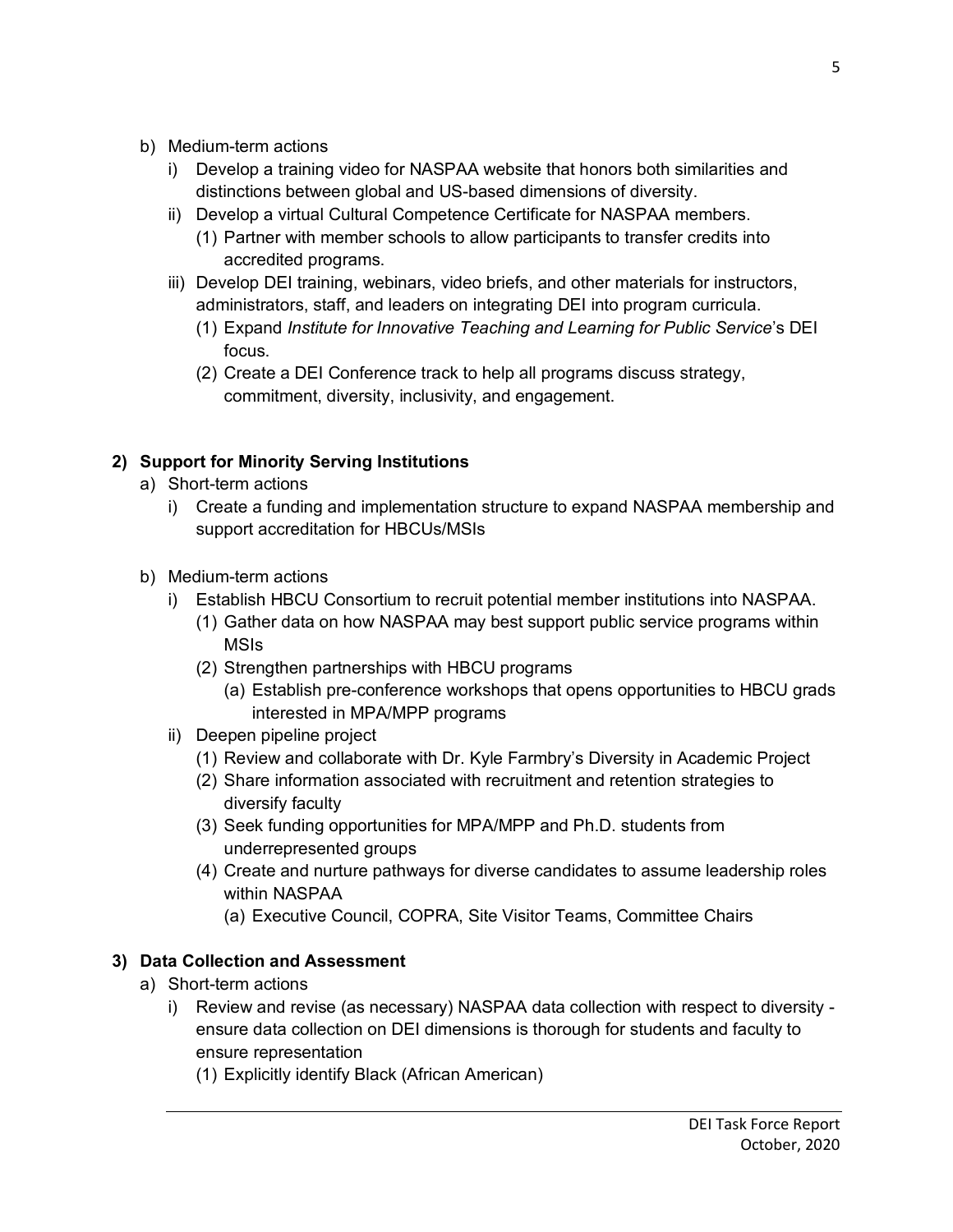- (2) Aggregate data to identify country of origin for Black, Latino, and Asian populations
- (3) Be mindful of intersectionality
- ii) Analyze all NAPSAA public reporting data; ensure accessibility of aggregate data to member organizations
- iii) Access Conformance of Accreditation data
	- (1) ID programs cited for diversity standard (faculty and students)
		- (a) For cited programs, what is the monitoring and reporting process?
		- (b) Clarify explicit criteria for denials
	- (2) ID schools that have been cited/denied based on diversity standard
	- (3) Analyze comparison data for denied schools vs. accredited schools regarding the application of the diversity standard
		- (a) Understand inconsistencies across program reviews for accredited vs. nonaccredited programs
- b) Medium-term actions
	- i) Track all programs in NASPAA Badging Initiative for DEI
	- ii) Analyze MPA/MPP programs climate of inclusiveness
		- (1) What specific cultural competence training(s) do programs offer/require/support?
		- (2) How many faculty and staff complete training?
		- (3) What trends exist (e.g. participation by tenured v tenure-track faculty; participation by length of time in program)?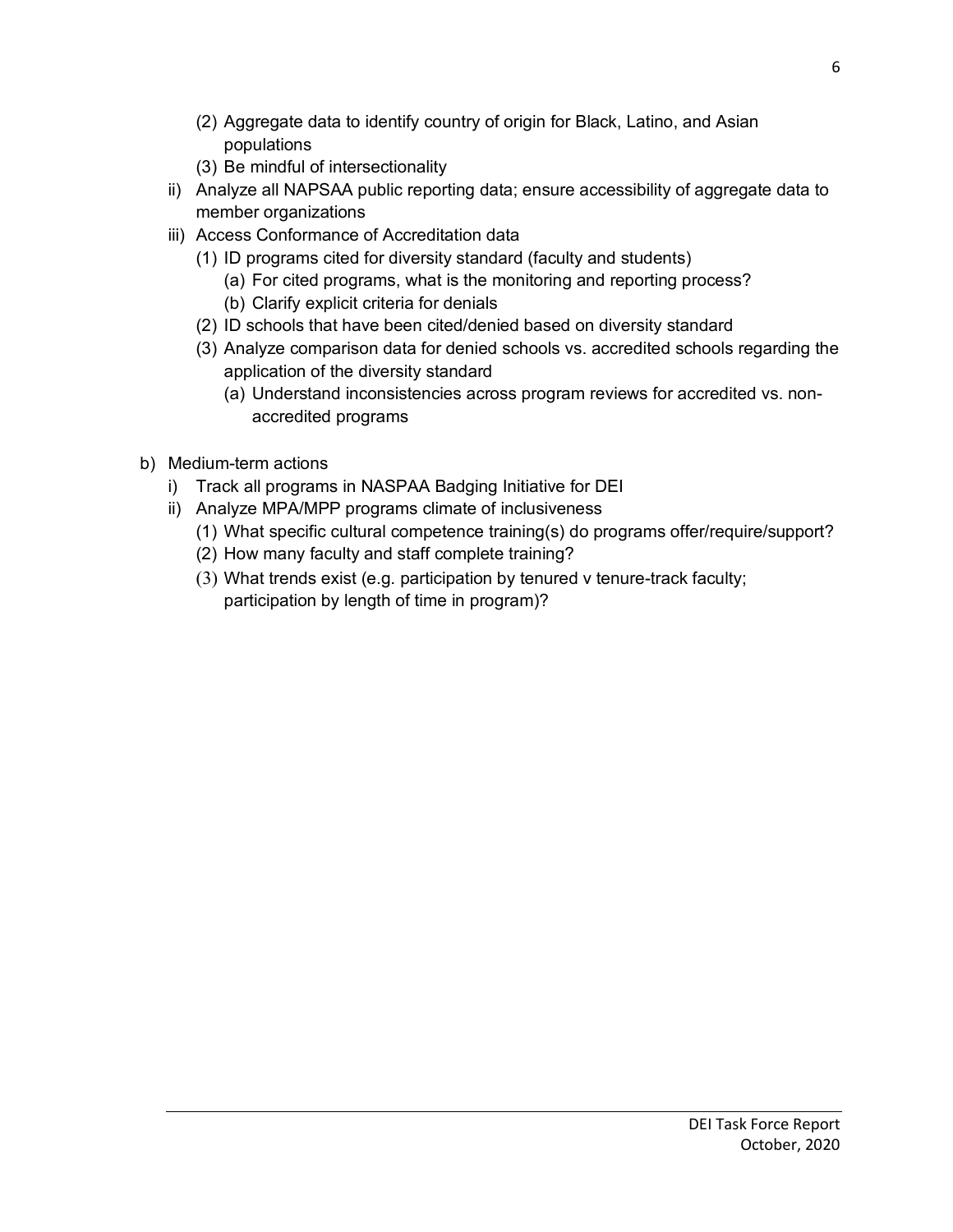# **DEI Framework and Action Plan**

This plan is designed to identify concrete actions organized around a framework of core NASPAA functions (e.g., accreditation, teaching and learning, awards and recognition, annual conference, etc.). Ideally, these recommendations will spur coordinated planning and action between and among NASPAA staff, the executive council, COPRA, and members engaged in the organization's committee structure. We anticipate that, while the specific actions will likely evolve as we make progress toward our overall DEI goals, the framework itself with remain consistent over time.

#### **Accreditation**

- 1) Short-term actions
	- a) New NASPAA Definition of Diversity should be reflected in Data Collection
		- i) Member institutions should be mindful of NASPAA's definition of diversity to ensure that demographic information is accurate across its program. At NASPAA, we particularly identify diversity as the "representation of differences relating to social identity categories including, but not limited to, race, ethnicity, gender, gender identity, socioeconomic class, nationality, religion, sexual orientation, disability, age, and socioeconomic background" (NASPAA Standards, 2019), and those at the intersections.
		- ii) Given the statement of principles (listed above) our collective expectation should be that this framing of diversity is illustrated by NASPAA's staff, actions, programs and initiatives, and throughout its leadership and committee structures.
			- (1) Explicitly identifies African American
			- (2) Aggregated to identify the country of origin for Black, Latino, and Asian populations
	- b) Training for COPRA
		- i) Senior Executive Training (concurrent with Accreditation Institute)
			- (1) Cultural competence
				- (2) Institutional racism
			- (3) Equity
			- (4) Inclusion
	- c) HBCUs/HSIs
		- i) Line item in NASPAA's budget to support accreditation efforts
		- ii) Create a path to assist with accreditation
			- (1) Plan  $\rightarrow$  Process  $\rightarrow$  Outcomes
- 2) Medium-term actions
	- a) Accessing Conformance
		- i) ID programs cited for diversity standards (faculty and students)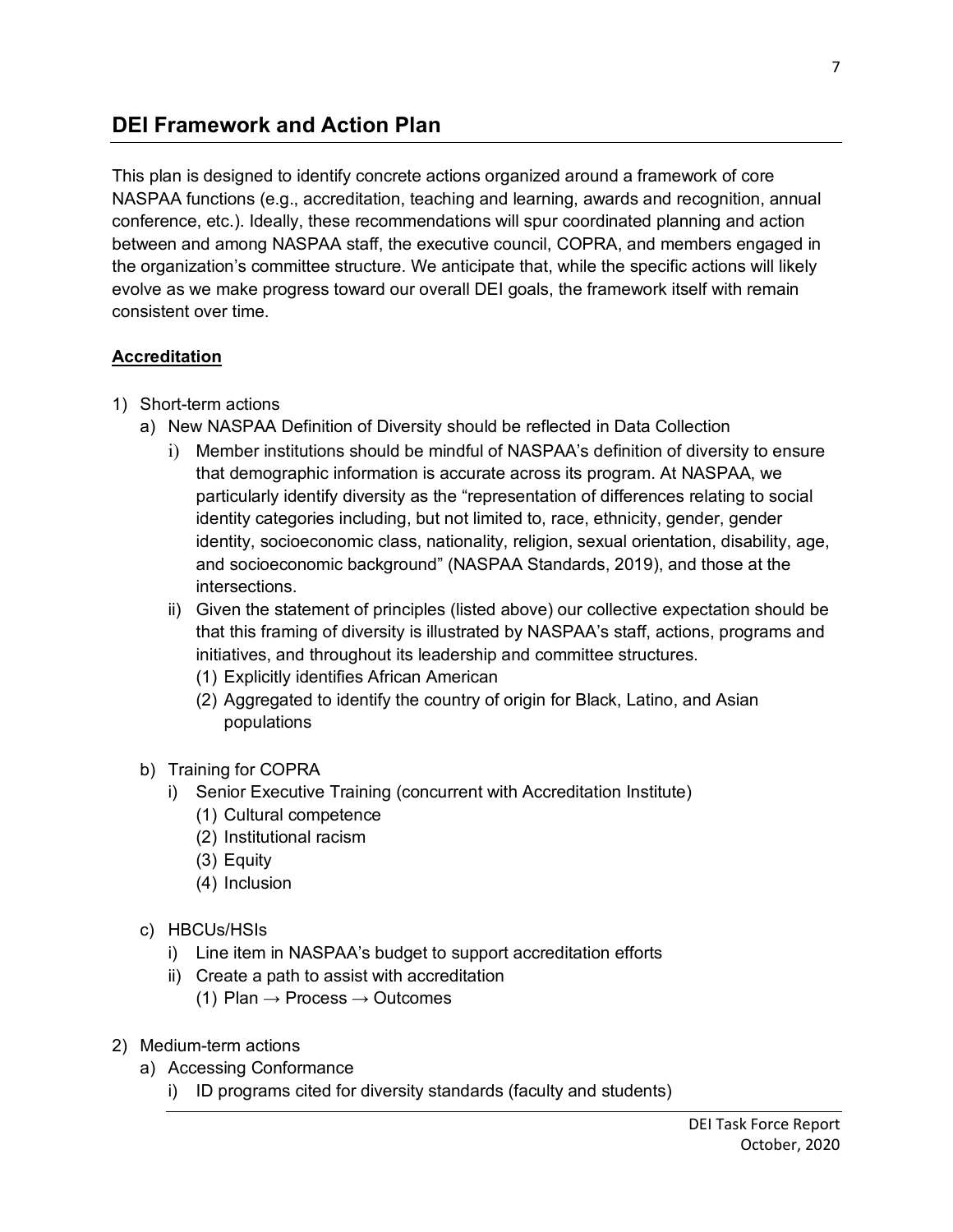- ii) ID schools that have been cited/denied based on the diversity standards
- iii) Comparison between denied schools vs. accredited schools regarding the application of the diversity standards
	- (1) Understand inconsistencies across program reviews for accredited vs. nonaccredited programs
- b) COPRA
	- i) Understand criteria for denials
		- (1) For schools that have been cited/denied, discuss the evaluation process for monitoring progress made
	- ii) The 2019 changes to the NASPAA Accreditation Standards emphasize equity in service delivery and curricula as well as cultural competence in student learning outcomes.
	- iii) Site Visitor Training: Make a special effort to provide site visitor training at regional and local conferences, especially those conferences that are likely to ensure diversity among site visitors.

# **Teaching and Learning**

The 2019 changes to the NASPAA Accreditation Standards emphasize equity and cultural competency, specifically in "preparing students to work with a diverse and changing workforce and society at large" and creating "a climate of inclusiveness" (NASPAA Self-Study Instructions, 2019). NASPAA and its accredited programs have a responsibility to ensure that instructors have the skills and capacity to develop and maintain an equitable and inclusive classroom environment and instill in students the cultural competencies necessary for successful 21st century public service professionals.

*GOAL 1: Provide instructors with the skills and capacity to develop and maintain an equitable curriculum and an inclusive classroom environment.*

- 1) Short-term actions
	- a) Promote and encourage NASPAA members to engage with the work of the AACU Truth, Racial Healing and Transformation (TRHT) Campus Centers
		- i) See the TRHT Centers at Rutgers University Newark and University of Cincinnati, both located within public administration entities
	- b) Further define the competencies required of instructors to create a climate of inclusiveness in their classrooms
		- i) Share resources and models from other disciplines: Social Work, Public Health, Human Services, Law, Economics, etc.
		- ii) Articulate specific knowledge, skills, and abilities related to establishing an inclusive classroom environment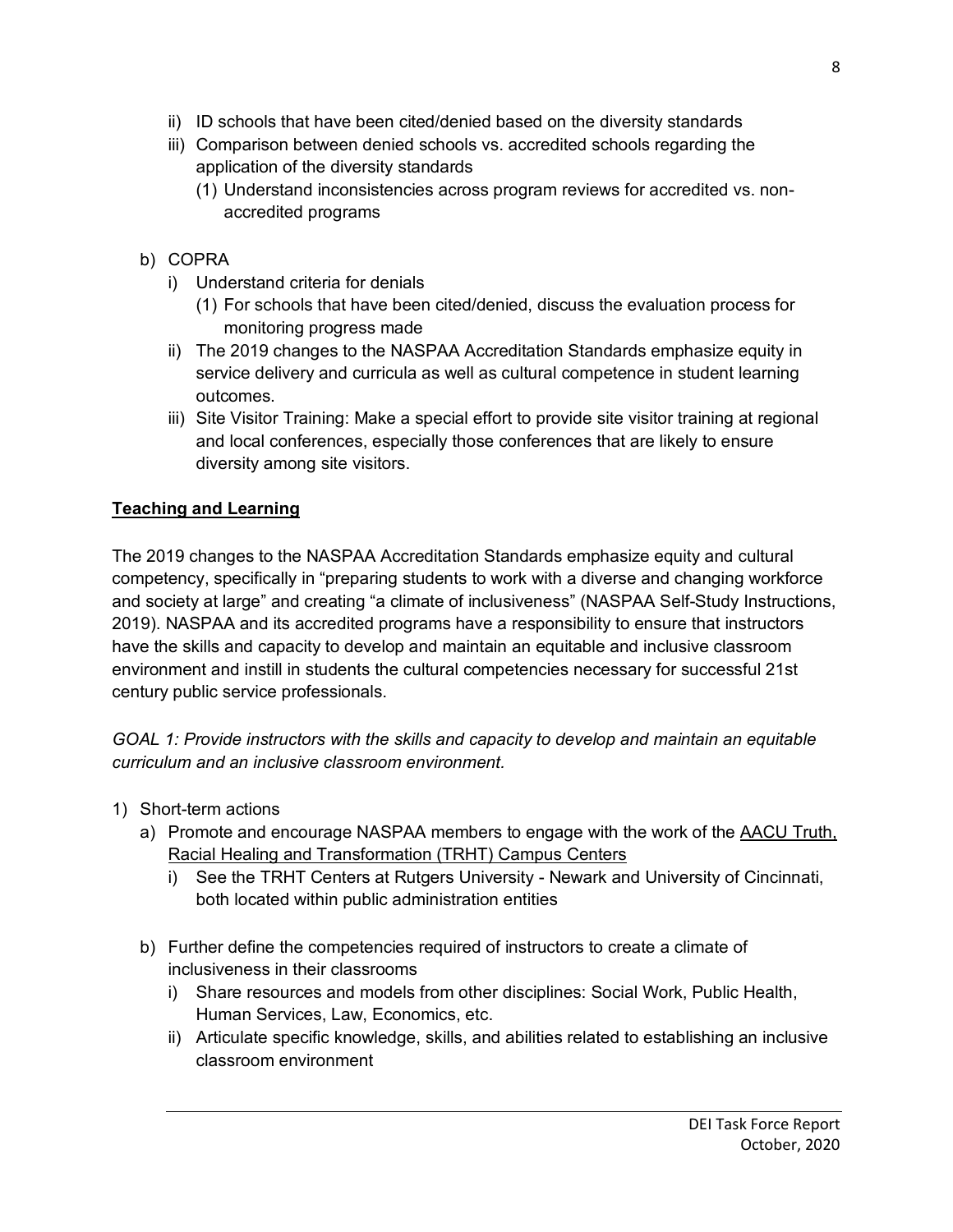- c) Initiate and support active discussions about the role of doctoral programs in pedagogical instruction and preparation
	- i) Include voices of current and recent doctoral students
	- ii) Update website on DEI resources and fix broken links
- 2) Medium-term actions
	- a) Develop new specific DEI trainings, webinars, video briefs and other materials for instructors, administrators, and leadership on integrating equity and inclusion in degree program curricula
		- i) Expand *Institute for Innovative Teaching and Learning for Public Service*'s DEI focus. Resources permanently available on NASPAA's website could include
			- (1) Syllabi and readings suggestions, and training sessions with scenarios and questions
			- (2) Faculty and administrator training materials could be developed from tables of sample strategies for Standard 3.2 and Standard 4.4 (see NASPAA Self-Study Instructions, 2019)
			- (3) Video briefs depicting inclusive and equitable classroom practices
		- ii) Cross post and build on ASPA DSJ Section's series on anti-racism: www.youtube.com/channel/UCcHj6WvkJONSpws-nm8Fpvg/featured
		- iii) *Publicases* should include items from a diverse range of authors and cases explicitly focused on issues of equity and inclusion. All cases should include materials to address the inherent issues of equity and inclusion.
		- iv) *Simulation Network* materials could be developed from tables of sample strategies for Standard 3.2 and Standard (see NASPAA Self-Study Instructions, 2019)
	- b) Interface with journals (i.e. JPAE and TPA) to particularly encourage pieces on DEI pedagogy
		- i) Including tested pedagogical strategies, innovative and experiential efforts, simulations, and case studies on DEI
		- ii) Reach out specifically to doctoral student instructors, adjunct instructors, instructors of practice, and other non-tenured instructors to encourage publication and engagement with published DEI papers
- 3) Long-term actions
	- a) Continually assess the current state of equity and inclusion in MPA program curricula using programs' DEI plans
		- i) May include: development of specific evaluation criteria for courses to ensure coverage of topics; create stronger mandates for DEI in accreditation; outline and enforce accountability mechanisms for equity and inclusion
		- ii) See Section I: Accreditation
	- b) Develop awards and other recognition practices for breakthrough and innovative pedagogy practices around DEI
		- i) See Section IV: Recognition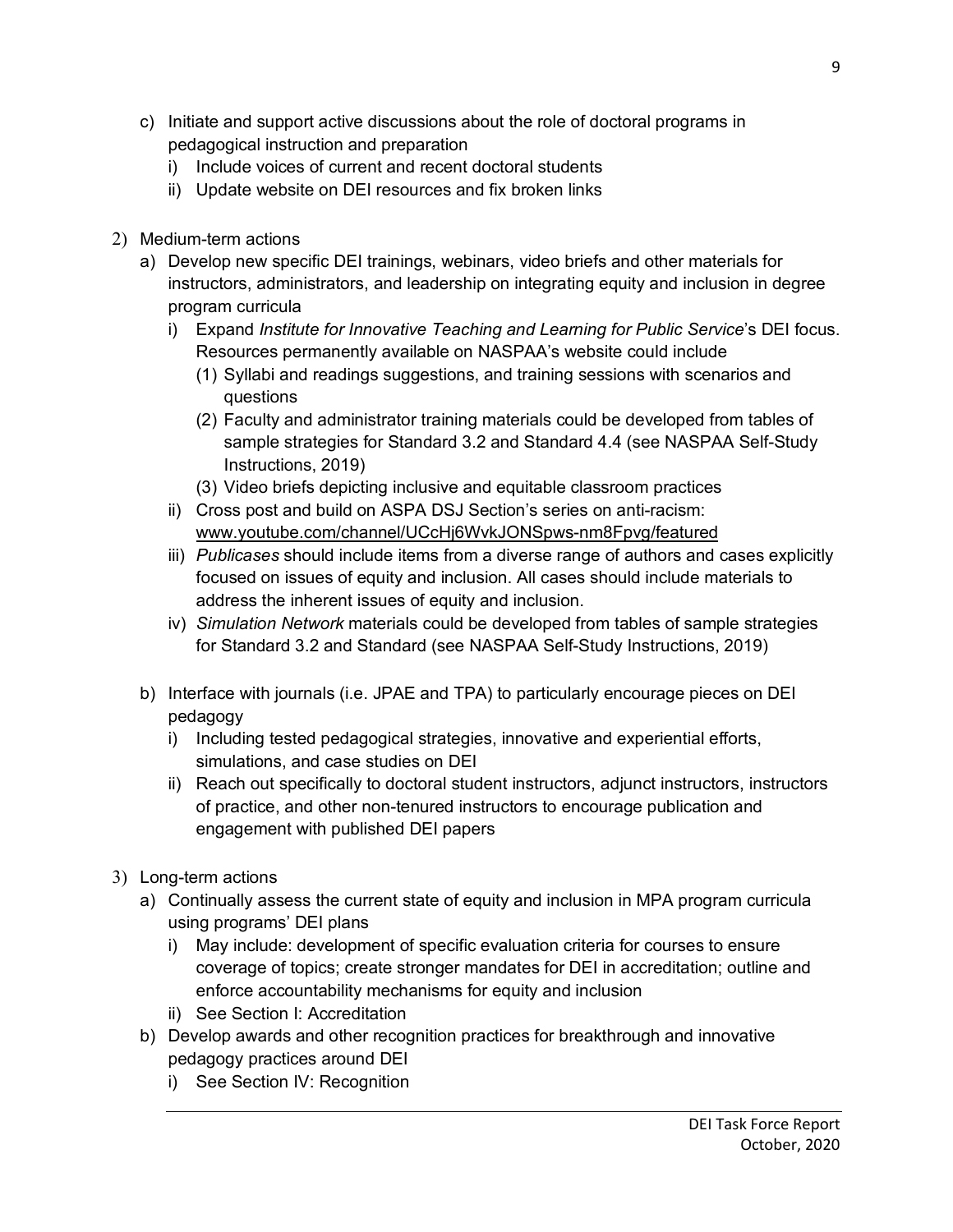- c) With ongoing feedback, develop additional instructor support, training, and resources as needed
	- i) Offer guidance on doctoral program training in pedagogy and instruction
	- ii) Assess need for adjunct instructor training in DEI and identify how NASPAA can support these efforts

*GOAL 2: Ensure that data collection on DEI dimensions (especially regarding race, ethnicity, gender, intersectionalities, etc.) is thorough for students and faculty so as to encourage representativeness among both.*

- 1) Short-term actions
	- a) Assess pilot programs in current NASPAA Badging initiative
	- b) All programs and NASPAA regularly analyze data and publicly report results
		- i) 2019 changes to Accreditation reflected in upcoming reporting cycles
	- c) Review/revise NASPAA Annual Report terminology and aggregation
		- i) Definition of "persons of diversity"?
		- ii) "Non-MSI" institutions vs PWI
		- iii) Some faculty and student demographic data displays seem to ignore intersections of identities (Afro-Latinx, etc.)
			- (1) Data includes FT and PT faculty-- should break down to assess types of position: Tenured, Tenure Track, Non-Tenure Track, Part-Time
- 2) Medium-term actions
	- a) Develop reporting guidelines for programs to provide evidence of faculty professional development in promoting a climate of inclusiveness (e.g., Safe/Brave Space training sessions, etc.)
		- i) Collect information on and develop accountability and enforcement mechanisms around topics such as:
			- (1) Which specific cultural competency training(s) did faculty undertake?
			- (2) How many faculty completed training(s)?
			- (3) What trends exist (e.g. junior faculty only completed training, women only, etc.)?
			- (4) How to train adjunct and doctoral student instructors?
	- b) Develop NASPAA DEI Pedagogy Badging or certificates for completed training on integrating equity and inclusion in pedagogy
		- i) Collaborate with relevant organizations to offer badge-eligible activities year round
		- ii) See action items in Goal 1
	- c) Analyze MPA programs' increased efforts to promote a climate of inclusiveness from programs accredited under the 2019 revised standards
		- i) Assess changes needed in reporting instructions and mechanisms for next reporting cycle
- 3) Long-term actions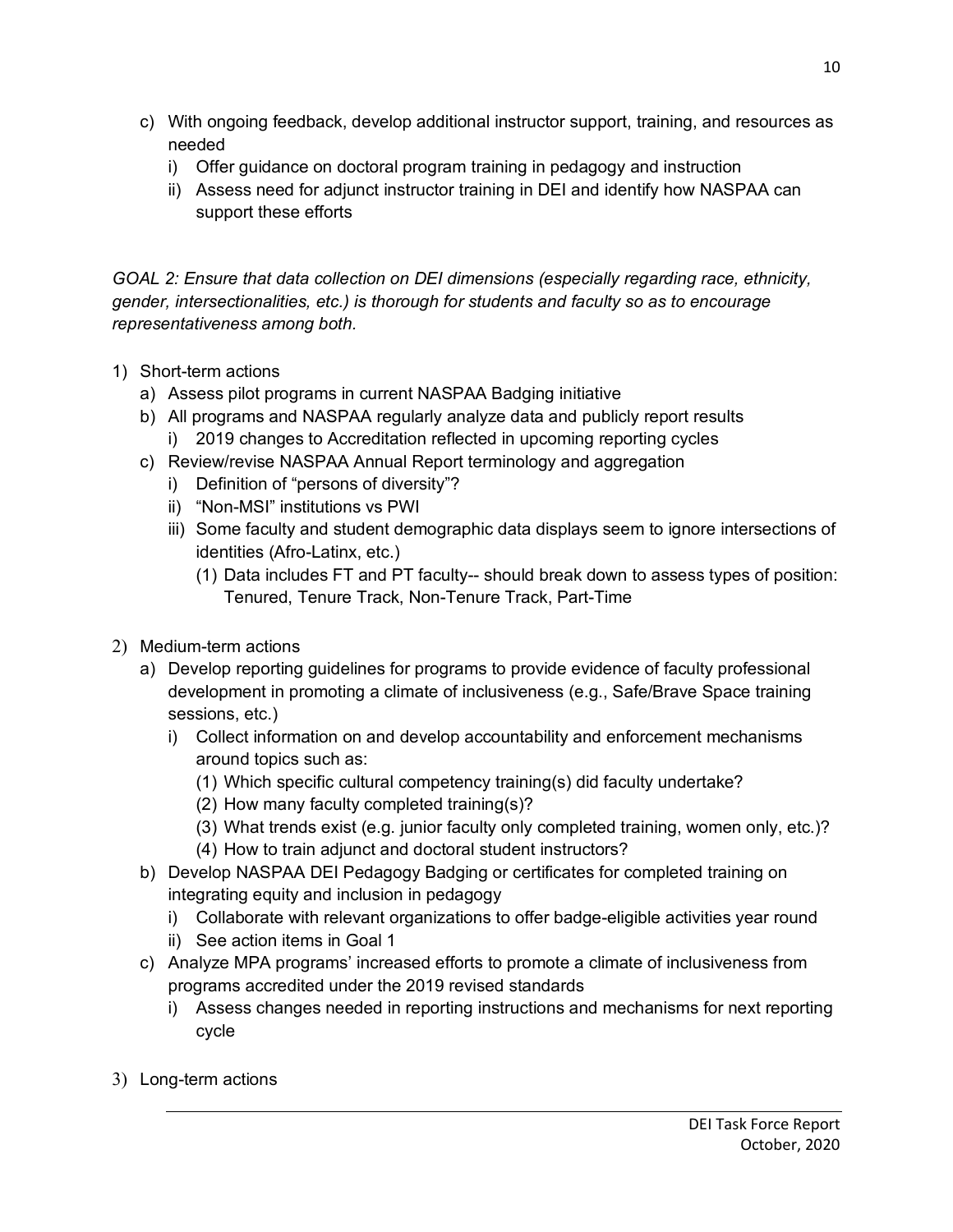- a) Institute reporting guidelines for faculty professional development in promoting a climate of inclusiveness, enforce standards, and hold programs accountable
	- i) Continually review and reassess these guidelines with all stakeholders included

#### **Delivering Diversity in NASPAA and our Field**

In the wake of civil unrest that spread across the United States during the summer of 2020. It is imperative that NASPAA, its member institutions, and program graduates are intentional about ways to engage with diverse constituents, as well as work purposefully to dismantle systems of oppression. Administrators, faculty, staff, and practitioners need to have the cultural competence (see term definition above) to effectively work with and on behalf of all individuals, groups, and communities throughout society. Delivery Diversity in NASPAA and our field centers the need to be prepared to have difficult dialogue, promote inclusion, and advance equity. NASPAA's statement declared a commitment to "build a new, inclusive civic square consistent with our public service values." Institutionalizing these values are realized through professional development, creating communities of practice, and developing accountability structures.

- 1) Short-term actions
	- a) Engage a diverse group of NASPAA members to define an "Aspirational NASPAA": what do we want to see for NASPAA in 2050?
	- b) Ensure Executive Director and staff annual evaluations include DEI goals
	- c) Build in NASPAA staff professional development opportunities for continuous improvement related to DEI
	- d) Consider retaining a qualified outside consultant to conduct a DEI audit and review of practices
- 2) Medium-term actions
	- a) Establish accountability structure for diversity within NASPAA as an organization
		- i) Regularly gather stakeholder input to answer this question:
			- (1) How is NASPAA serving the DEI needs and aspirations of member programs?
	- b) Deepen engagement with pipeline projects
		- i) Share information about current NASPAA activities related to helping member programs diversify faculty
		- ii) Broaden pipeline to PhD by supporting efforts to recruit students of color in member programs
			- (1) Seek funding to support doctoral fellowships for students
			- (2) Seek funding to create fellowships for underrepresented students to enter MPA/MPP programs
			- (3) Develop support mechanisms for students at MSIs
		- iii) Establish/amplify/broaden pipeline to diversify faculty in member schools and increase access for underrepresented faculty candidates
			- (1) Review Diversity in Academia (started by Dr. Kyle Farmbry)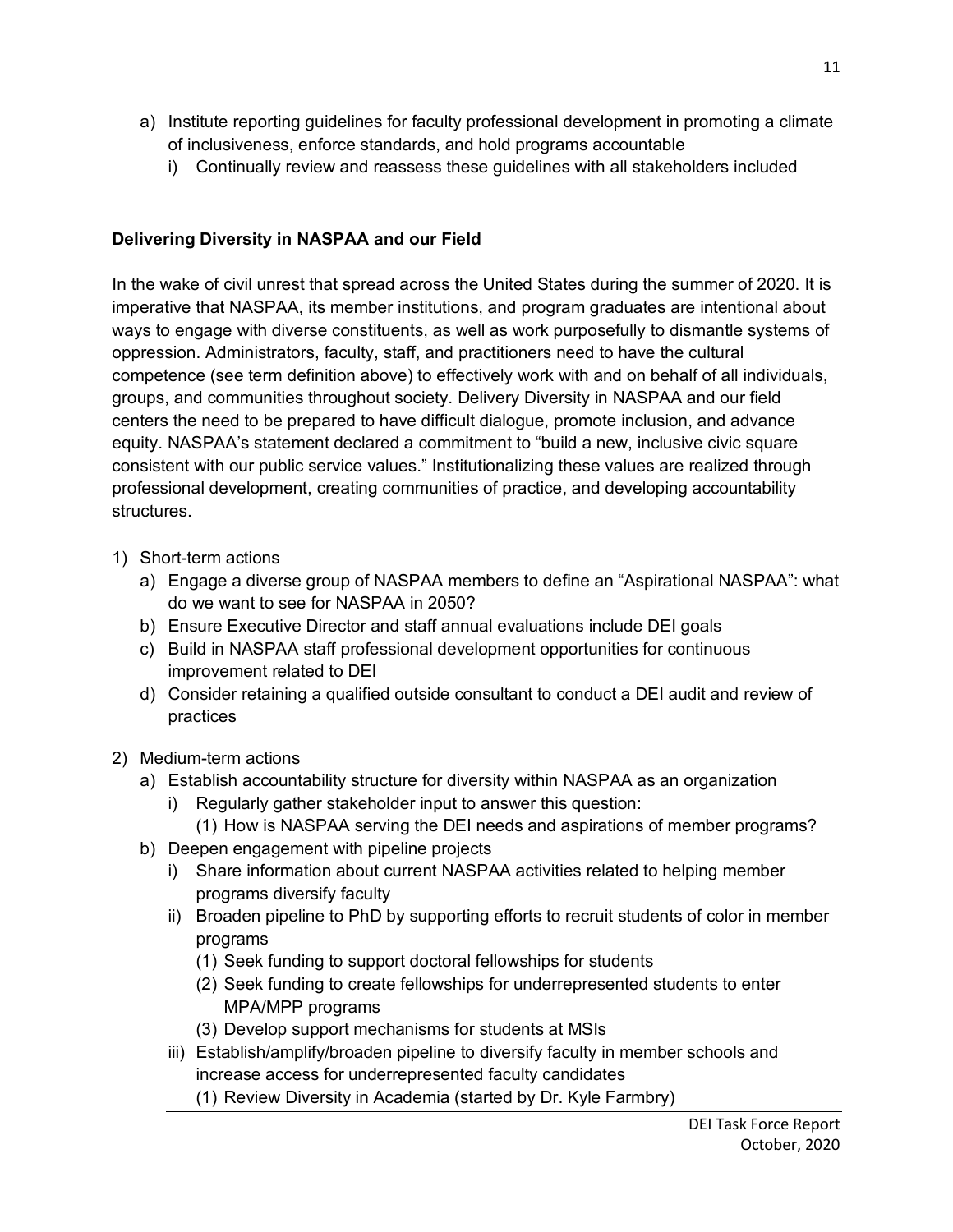- iv) Create and nurture pathways for a diversity of candidates to assume leadership roles within NASPAA (Executive Council, COPRA, Site visit teams, committee chairs)
- c) Establish an HBCU/MSI Initiative
	- i) Engage with HBCUs and MSIs to better understand how NASPAA might support public service programs within these institutions
		- (1) Determine how many HBCU/MSI are members (out of how many eligible programs in total). How many are accredited? How might we identify schools most likely to want to partner?
	- ii) Create/strengthen partnerships with HBCU programs
		- (1) Extend NASPAA support to existing MPA programs at HBCUs
		- (2) Establish pre-conference workshops that open opportunities to HBCU grads interested in MPA/MPP programs
- d) NASPAA Leadership
	- i) Ensure full transparency for appointment to leadership opportunities in NASPAA (1) processes for serving on executive council, COPRA
	- ii) Review and consider changes to by-laws to model aspirational democratic values (1) Nominated/self-nominated
		- (2) Voting procedures
- e) NASPAA staffing
	- i) Create Ombudsperson role within NASPAA

### **Research and Recognition**

- 1) Short-term actions
	- a) Apply a DEI lens to all NASPAA awards
		- i) All award categories could be reviewed with an eye toward achieving the overall DEI aspirations of NASPAA. Specifically, as they deliberate, the review committees for all awards could be asked to include among the award's review criteria a deliberate consideration of NASPAA's definitions of diversity, equity, and inclusion.
	- b) Refocus and deepen awards with an explicit DEI focus (NASPAA currently confers three annual awards with a specific focus on DEI: The Social Equity Award, The Diversity Award, and the Social Justice Curriculum Award).
- 2) Medium-term actions
	- a) Consider new Awards/Recognition
		- i) Emerging Scholar Award (1) Use of breakthrough practices and innovative pedagogy related to DEI
		- ii) Recognition for Adjunct faculty and doctoral students to develop inclusive classrooms
		- iii) Social Justice Dissertation Award
		- iv) Social Equity Data Award (data collection, analysis, and use to advance equity and inclusion priorities)
		- v) Add an alumni award that highlights work advancing social equity; alternatively make this one of the core criteria for the overall alumni award